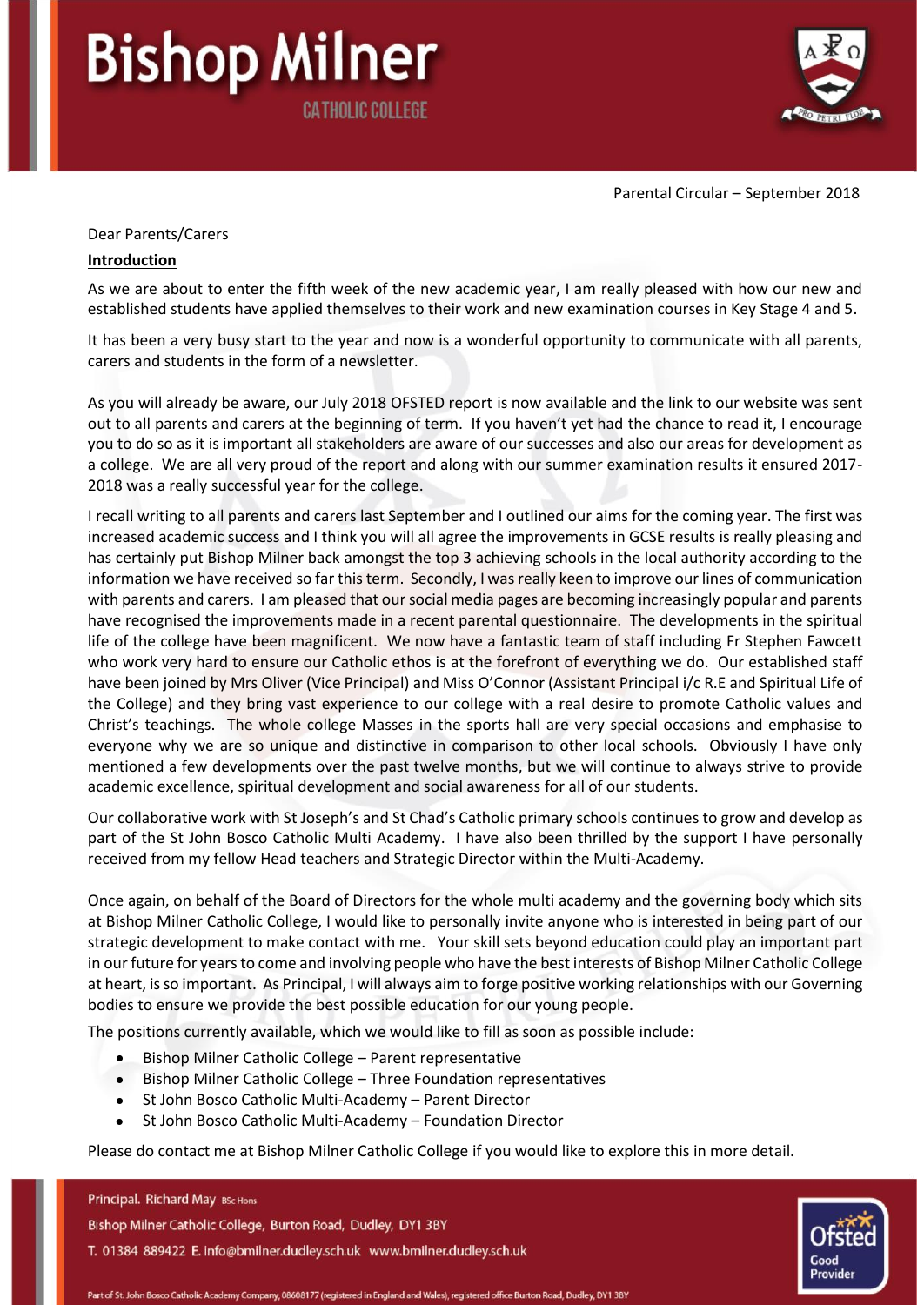As you continue to read through this parental newsletter you will find some key pieces of information so please do not hesitate to get in touch if further clarification is required.

In conclusion, I sincerely trust you will find this information useful and we look forward to working with you and your sons/daughters during the year ahead!

Yours sincerely

Mr R May Principal

**RMA/JGI**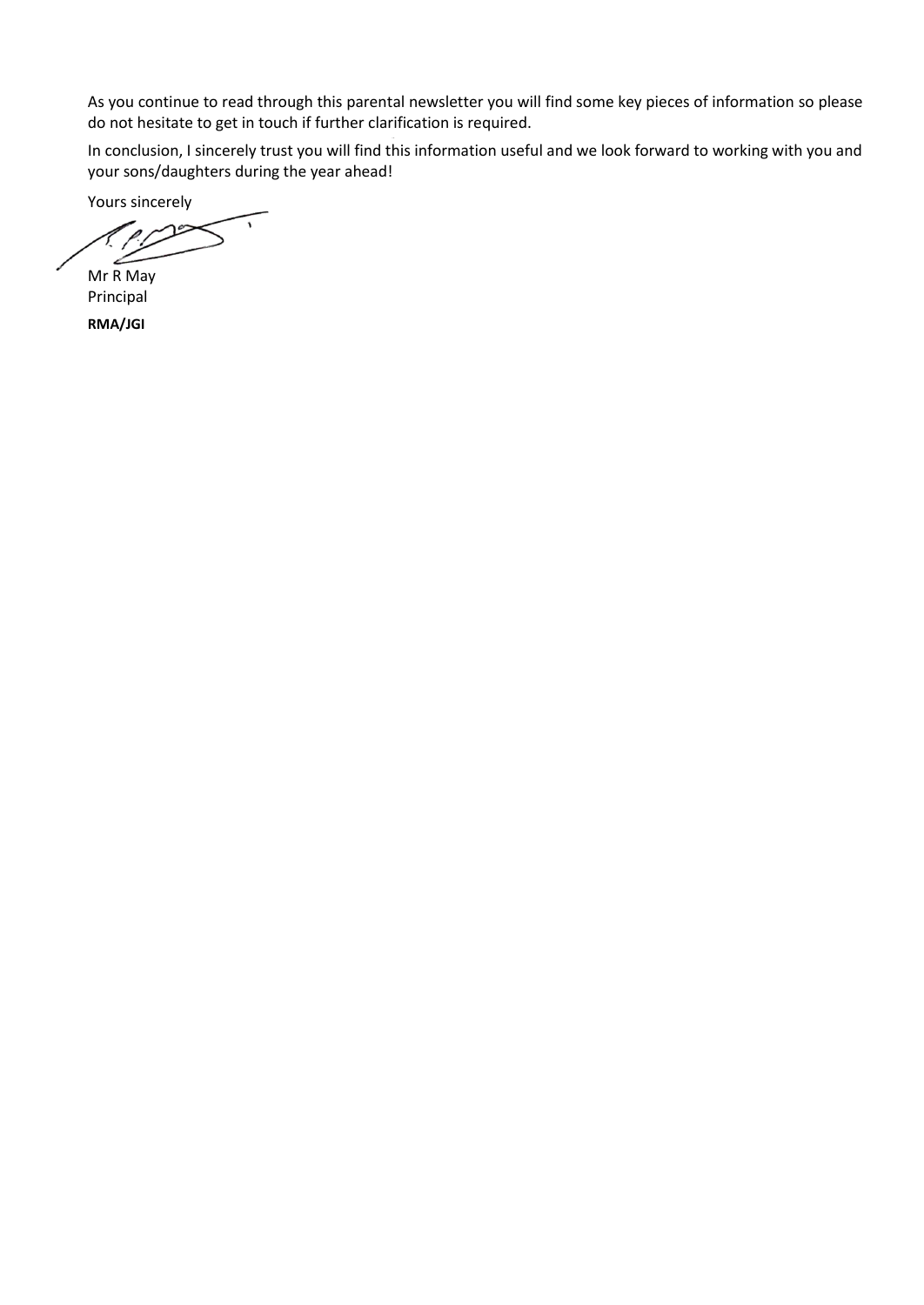### **Summer 2018 Examination success**

## **GCSE:**

Bishop Milner Catholic College continues its success at GCSE with 72% of students achieving 5 or more standard passes including English and Maths, which is a 10% increase compared to 2016-2017 results. A third of students have achieved grade 7 or above on average in all subjects.

English results remain outstanding with 83% of students achieving a standard pass or higher and an impressive 71% achieving a strong pass or higher. Mathematics results have shown a 11% improvement compared to the previous year, with 77% of our students achieving a standard pass or higher in Mathematics.

Our top performing student was Ishika Patel whose exceptional performance included six grade 9's and four grade 8's. Ishika will be joining our Sixth Form in September to pursue A Level courses in Mathematics, Chemistry and Biology as she pursues her lifelong dream of a career in medicine.

# **A Level:**

This summer we are pleased to report on another successful year of A Level examination results. Summer examination results show an increase of 8% in students achieving A\*- A and A\*- B grades at A Level.

Amidst a number of outstanding performances, we celebrate in particular the achievements of Simron Kaur and Saima Kauser who each gained four A grades and will be progressing to top institutions to study Medicine, and Hassan Hussain who achieved the equivalent of one A\* and two A grades.

## **Key Dates**

- Prospective Sixth Form Open Evening: Thursday 8 November 6.00-8.00pm.
- Y10 & Y12 Careers Convention: Thursday 15 November 12.40-5.00 pm
- Y8 Options Evening: Thursday 21 March 3.45-6.15pm.

Remaining professional training days – the College will be closed to students on the following days:

- 1. Friday 23 November 2018
- 2. Monday 7 January 2019
- 3. Friday 3 May 2019

**\*Please note:** College may also be closed to students on Thursday 2 May 2019 for local elections (to be confirmed.

## **Term Dates**

| Autumn:    | Monday 3 September - Friday 21 December 2018 |
|------------|----------------------------------------------|
| Half-Term: | Monday 29 October - Friday 2 November 2018   |
| Spring:    | Monday 7 January - Friday 12 April 2019      |
| Half-Term: | Monday 18 February - Friday 22 February 2019 |
| Summer:    | Monday 29 April - Friday 19 July 2019        |
| Half-Term: | Monday 27 May - Friday 31 May 2019           |

## **Parents Evenings 2018/2019**

(3.45-7.00pm) - Reporting your son's/daughter's progress and achievements

- Y10 Thursday 22 November 2018
- Y9 Thursday 6 December 2018
- Y11 Thursday 24 January 2019
- Y13 Thursday 7 February 2019
- Y8 Thursday 7 March 2019
- Y12 Thursday 11 April 2019
- Y7 Thursday 16 May 2019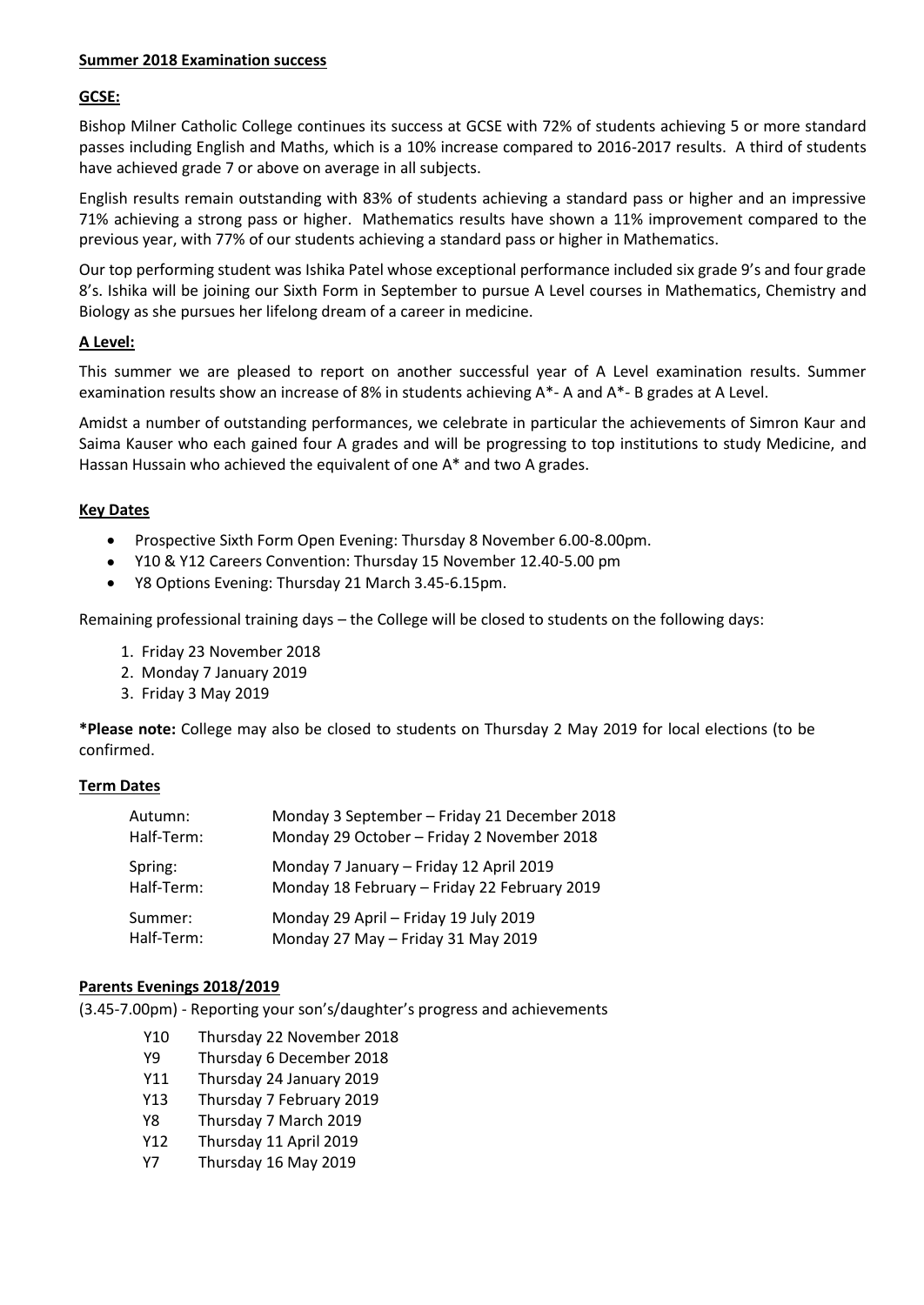In addition to our Parents' Evenings, Academic/attitude to learning, feedback is provided on a termly basis and a **full College report** is issued at the following times:

- Week Commencing Y11 14 January 2019 Y13 14 January 2019 Y12 11 February 2019 Y10 20 May 2019 Y9 17 June 2019 Y7 15 July 2019
- Y8 15 July 2019

### **Online tracking of student progress**

Please ensure you keep up-to-date with your son's/ daughter's summary of progress by accessing the online data that informs you of their progress and approach to learning. This data is updated and shared with parents/carers and students at the end of each term (three times a year). In addition, you will also be able to access your son's/daughter's attendance record. Individual passwords are given out to new parents; via the post for Sixth Form Students and for Y7 parents at the Settling in Evening (see point b)). If any parents misplaces the password please contact Mr Sumner at the college and a new one will be issued.

### **Website**

Up-to-date news and events, including key dates can be accessed via our college website, along with our half termly newsletters; which we would encourage you to read.

### **Uniform and appearance**

Many thanks to all parents/carers who have ensured that our students have started the College year in perfect uniform and look very smart, your support is very much appreciated. Students must wear proper black shoes i.e. no trainers, canvas footwear etc, and girl's shoes must be low heeled. We ask for conventional hairstyles, which in its length, colour and style is acceptable to the college. Boys hair must be no longer than shirt-collar length, no eyebrow slits, no grade 1s, no scalps showing, no lines or outlandish colourings. No hair extensions, no extreme partings or extreme variations in lengths. KS3 and KS4 boys must be clean shaven at all times. More information is found on page 25 of the student planner.

Students are ambassadors for the College and must be in **full College uniform and smart in their appearance** on their way to and from College each day. Please ensure that **ALL items of clothing are marked with your child's name** . This is especially important as our children have to change into their P.E. kit for PE and Dance lessons.

We also request your co-operation in not sending your son/daughter to College with valuable coats, watches or personal possessions since we do not provide insurance cover for personal property and it is wise for parents to ensure that property is insured against any theft, loss or damage that may occur. **Students must never leave any items of value unattended.** 

#### **Mobile Phones**

Students are **not allowed to use or have out mobile phones in College during the working day.** If a mobile phone is seen staff will confiscate it. Any confiscated items can be collected **ONLY** by a parent or carer from Reception during office hours (8.30 – 4.30) or outside these hours by prior arrangement with the College Site Manager.

#### **Social Media**

Many of the problems that occur between young people and occasionally surface in college are due to the misuse of social media. As parents, it is essential you keep a watchful eye on your son's/daughter's use of this medium to ensure they are above all safe but also not getting themselves into difficulties that will undoubtedly impact upon friendships etc.

## **Chewing Gum / Caffeinated / Fizzy drinks**

Due to students not disposing of chewing gum properly it is **banned in College** and students who violate this rule will face sanctions. In addition, due to the health issues involved in caffeinated/ fizzy drinks these are also not allowed in college.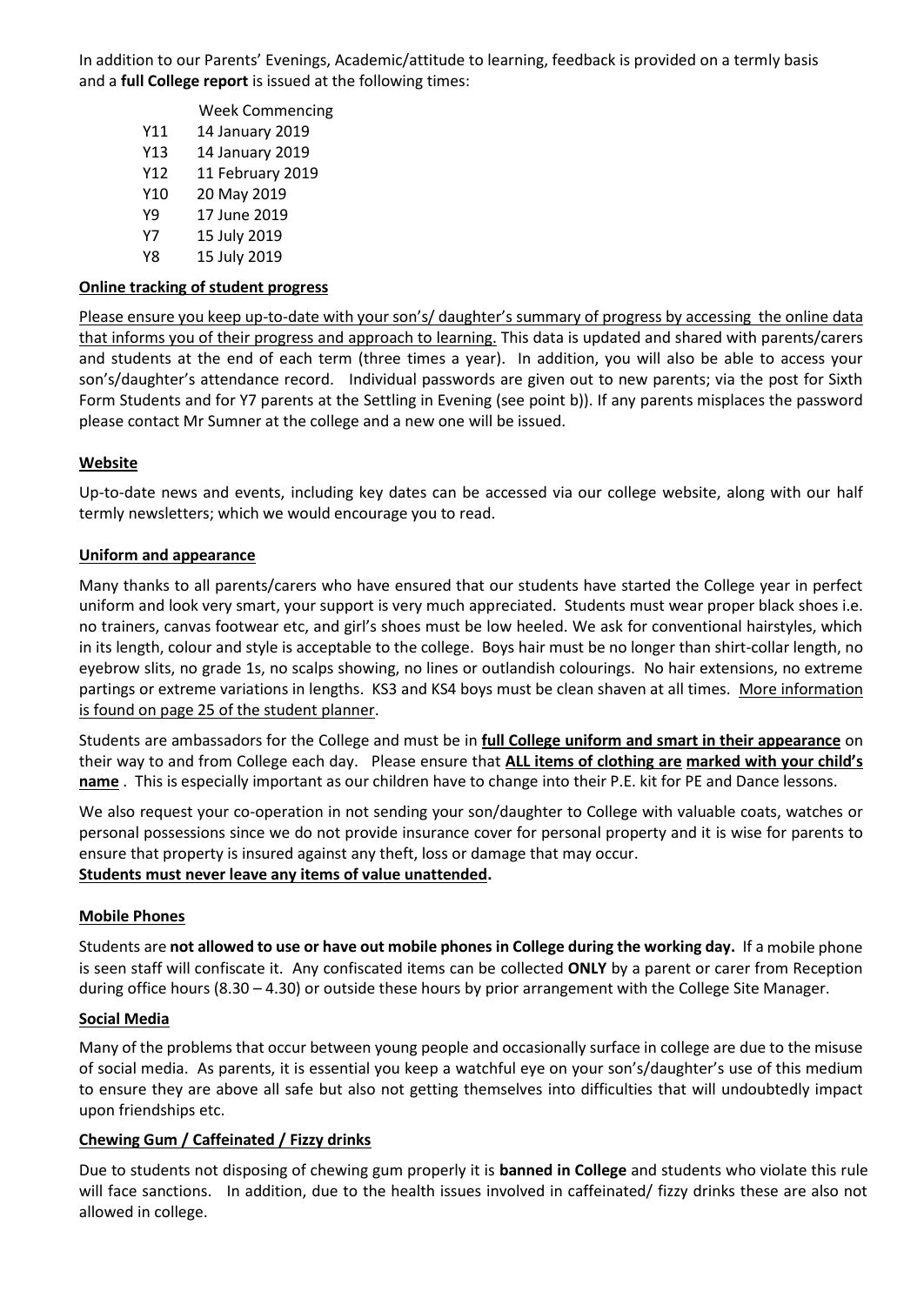# **Public Bus travellers / Pedestrian Crossing**

At the end of each College day, to ensure the Health & Safety of all our students, our staff volunteer to supervise our students lining up and boarding the No 1 bus to Dudley and the No 1 bus to Sedgley at the bus stops directly in front of the College. Students must line up at the bus stop in SINGLE FILE and board the bus behind the person in front of them **in an orderly manner.**

Ever mindful of Health and Safety **all students crossing Burton Road must use the pedestrian crossing** directly in front of the College entrance which is controlled by traffic lights.

## **Lay-by at the front of College**

As a duty of care to our students and staff, please ensure that the official markings are adhered to and as such, no cars should be parked on the road either directly in front of or in close proximity to the gates.

It is also essential for health and safety, that vehicles do not enter or leave the lay-by area at speeds that are not commensurate with this type of road. **Cones will block off the lay-by until approximately 3.30pm to allow students to leave the front gates safely**. Please can I also appeal to all parents and carers not to block off local residents' drives especially in the estate directly opposite the front gate. Can I encourage you to make arrangements for students to be picked up slightly further away so the pressure is eased on this estate. We thank you for your on-going support in this matter.

# **Rewards**

Praise and reward are vitally important and it is our expectation that students who perform well irrespective of ability will be praised for their endeavours and this should be verbal, praise post cards, letters or text home etc and where appropriate, by **Positive Achievement Rewards** (PARs)**.** In respect of **PARs;** students with these rewards are then put into a grand draw at the end of the year for prizes chosen by the student council.

In addition, students who perform well over the academic year in respect of outcomes and attitude to work will be rewarded at our end of year 'Award Assemblies'. At these assemblies attendance, subject and sporting awards are distributed. For those students taking external exams, additional reward is most importantly to be found in the qualifications that are achieved and these should demonstrate that our students have worked to the utmost of their ability irrespective of their personal starting points.

## **Sanctions**

Our expectations in respect of work, behaviour and uniform are high. As such, any infringements will be dealt with and as you will appreciate, we trust that all of our parents and carers will be supportive of our approach. If a student has to work out of class, the College will inform parents and carers at home or place of work dependent on contact details and availability. Any student that is placed in our 'Aquinas Centre' for a day or more will be provided with supervised work and break and lunch time will also be spent in that area. In addition, students in this area will not be dismissed until 4:00 p.m.

Sanctions also include both whole College detentions on a Tuesday and Thursday (3.20pm-3.50pm), and Head of Year detentions. These will take place at either a break or lunchtime or in some instances both. There is also a Wednesday evening detention which is run by the College Senior leadership team.

On rare occasions a sanction may involve a fixed term exclusion from College which will go onto a student's record and in exceptional circumstances, i.e. for series misdemeanors, which includes persistent willful disobedience; the College reserves the right to permanently exclude.

## **Record of Achievement Diaries /Planners**

**ALL students** have been issued with the **College Diary & Personal Planner.** This planner is a very important document for communications between parents and College. Should this be lost the replacement cost is **£5. Please sign your child's planner to acknowledge receipt of all letters/correspondence sent to you by the College.**